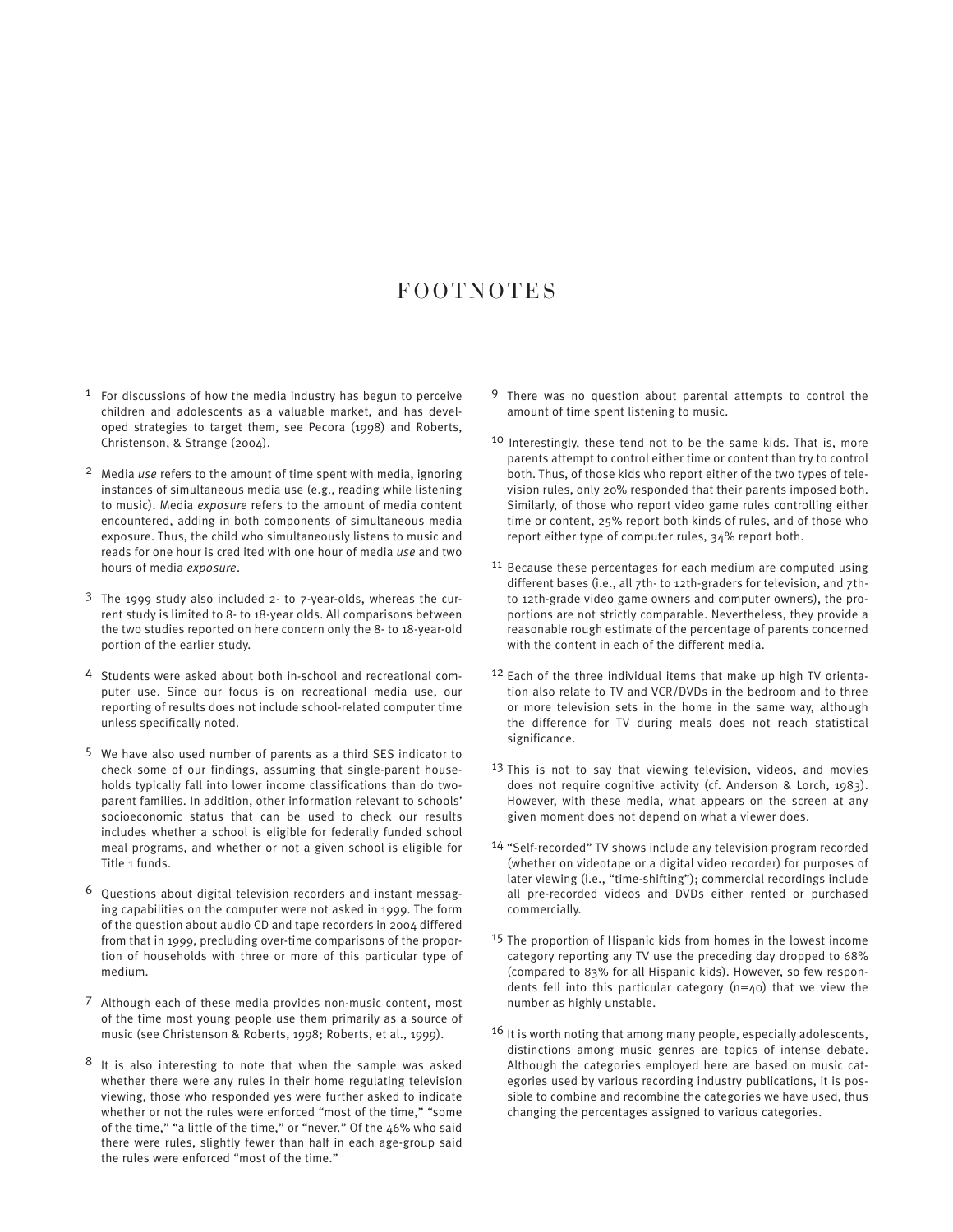- 17 We suspect that what at first seems to be a shared interest among African American and White kids for gospel/Christian music may actually be another group difference due to our decision to combine the two music types. That is, it is likely that African American teens listen to gospel music (a traditionally "Black" genre) and that White kids listen to Christian music.
- <sup>18</sup> Separate questions were asked about single-player games and distributed multi-player games (e.g., online games). This report, however, combines responses for both types of game.
- <sup>19</sup> Respondents were also asked to estimate total computer use. However, we reasoned that asking youngsters to think about specific activities would elicit more accurate time estimates than would asking for a single, overall estimate. Thus, we rely on the sum of time devoted to each individual activity.
- 20 Unfortunately, our methodology does not allow us to adjust for instances when three or more media are used simultaneously, a behavior that is not at all uncommon among today's young people.
- 21 Calculations are based on the 694 respondents who completed detailed media use diaries.
- 22 Ideally, of course, we would have calculated the proportions for the various demographic subgroups while controlling for other variables (i.e., we would look at the proportion of time spent media multitasking by each race/ethnicity subgroup while controlling for socioeconomic status, or gender, or age). Unfortunately, the numbers for the resulting subgroups become so small as to make the resulting proportions highly suspect.
- 23 Wording of questions on video games differed from 1999 to 2004, making direct comparisons difficult.
- 24 This figure refers to console games. When time spent with handheld video games is included (see Appendix 6.1), the difference increases to 44 minutes (vs. the 32 minutes shown in Table 6-A). In other words, kids with a video game console in their bedroom also spend more time playing games on handheld systems.
- <sup>25</sup> Part of this difference may have to do with the high proportion of kids with their own computer who also report that they have a TV in their bedroom. It is interesting to note that 77% of kids reporting their own computer also have a bedroom TV, but only 35% of kids reporting a TV in the bedroom report having their own PC or laptop computer.
- <sup>26</sup> In a few instances, one or another demographic control revealed that the effect of personal media ownership on time spent with one of the individual media differs as a function of background characteristics. For example, a video game console in the bedroom does reduce the amount of reading among White and Hispanic kids, but not among African Americans. Similarly, the effect on reading of having one's own computer moves from near zero among kids in the low-income and low-education subgroups to a substantial difference among kids in the high-income and higheducation subgroups. To reiterate, however, demographic controls largely do not affect the overall patterns reported in the text.
- $27$  The analysis is limited to students in  $7$ th-12th grade because only they were asked about specific kinds of rules governing each medium (i.e., rules about content and rules about amount of exposure).
- 28 These TV exposure numbers are lower than the 3:04 reported in Chapters  $3$  and  $4$  because the analysis is limited to  $7$ th- to 12thgraders, thereby eliminating the heaviest TV viewers.
- 29 We suspect the slight increase in time spent with videos among kids who report TV rules may indicate that some households that control TV viewing do so by providing videotapes as a substitute for broadcast programming.
- 30 Roberts and Foehr (2004) found that older kids are much less likely than parents of younger kids to report family rules governing TV. For example, over 70% of 2- to 7-year-olds live in homes with TV rules, but only about 50% of 8- to 10-year-olds, 40% of 11- to 14-year-olds, and 25% of 15- to 18-year-olds report such rules.
- 31 We have included the individual items concerning constant TV and TV during meals, because taken alone, they are less stringent indicators of TV orientation. That is, many more respondents answered yes to one or two of the items in the TV orientation index than to all three, and we were interested to examine the relationships using less stringent criteria.
- 32 Although the low- and high-contentment groups report identical amounts of print exposure, the difference between the moderate and low groups falls just short of statistical significance.
- 33 The value of Cronbach's alpha for this index is 0.61.
- 34 Time spent with handheld video games is not included in this analysis. However, when the analysis is repeated including time spent with handheld video games, the results remain largely the same.
- 35 Although statistically significant, the intercorrelations among exposure to different media range from a low of 0.05 to a high of only 0.24 (see Appendix 7.6). In other words, they are not particularly strong. We suspect, however, that the strength of the correlation coefficients is attenuated by distributions of exposure time that depart dramatically from the normal curve. For example, high proportions of young people reporting no exposure to several of the different media tend to reduce the magnitude of the correlation coefficient obtainable. The procedure of classifying respondents into light, moderate, or heavy exposure kids, on the other hand, allowed the dramatically different exposure levels of heavy exposure kids to be more easily seen.
- 3<sup>6</sup> This argument receives support from an additional analysis that identified extreme users of each of the four media. Extreme users were defined as kids who watch TV more than eight hours, read or play video games more than two hours, or use the computer more than 3.5 hours (7–8% of the sample). Although the small numbers render statistical comparisons highly unreliable, relative to heavy users, extreme users manifested substantial increases in exposure to each of the other media. In other words, as we move further out on the distribution of use of each of the four comparison media, the tendency to be a heavy user of all other media continues to increase.
- 37 In addition, 28% of young people say they sometimes or often go online while viewing TV to do something related to the show they are watching; 60% of those with computers at home say they can see the TV while using the computer.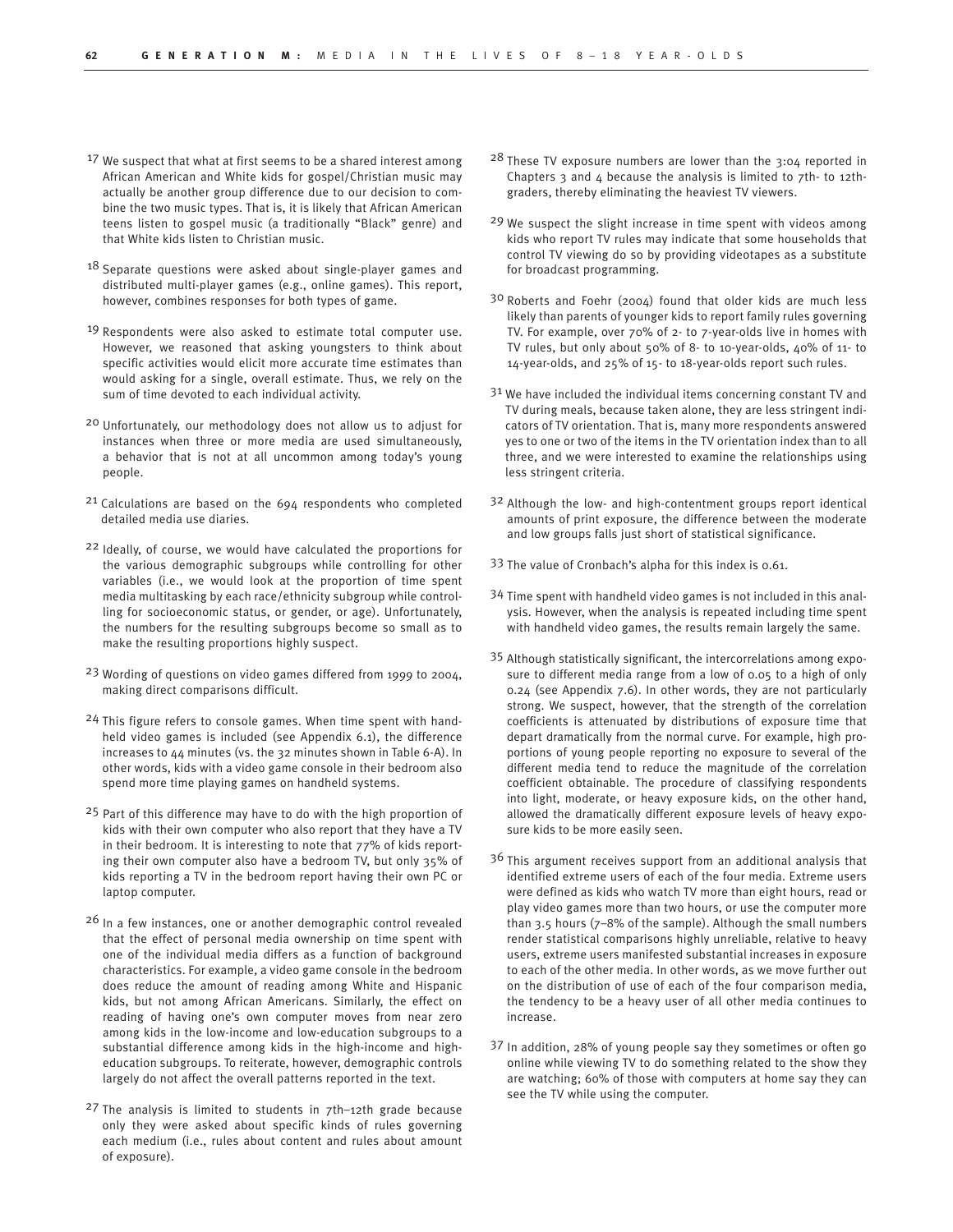- 38 Whether we are witnessing simultaneous processing or very rapid serial processing remains an open question. That is, we still do not know how much of what seems to be simultaneous media processing is, in fact, simultaneous sharing of information processing capacity among two or more inputs as opposed to very rapid shifting among those inputs.
- 39 In addition, print exposure is positively related to school grades, so its inclusion in total media exposure attenuates the difference between kids who report school grades of Cs and Ds or lower and those who report higher grades. Thus, when print exposure is removed from the total, the difference between kids who earn the lowest grades and those who earn the highest increases even further, although still not to a conventional level of statistical reliability (i.e., p. <. 15).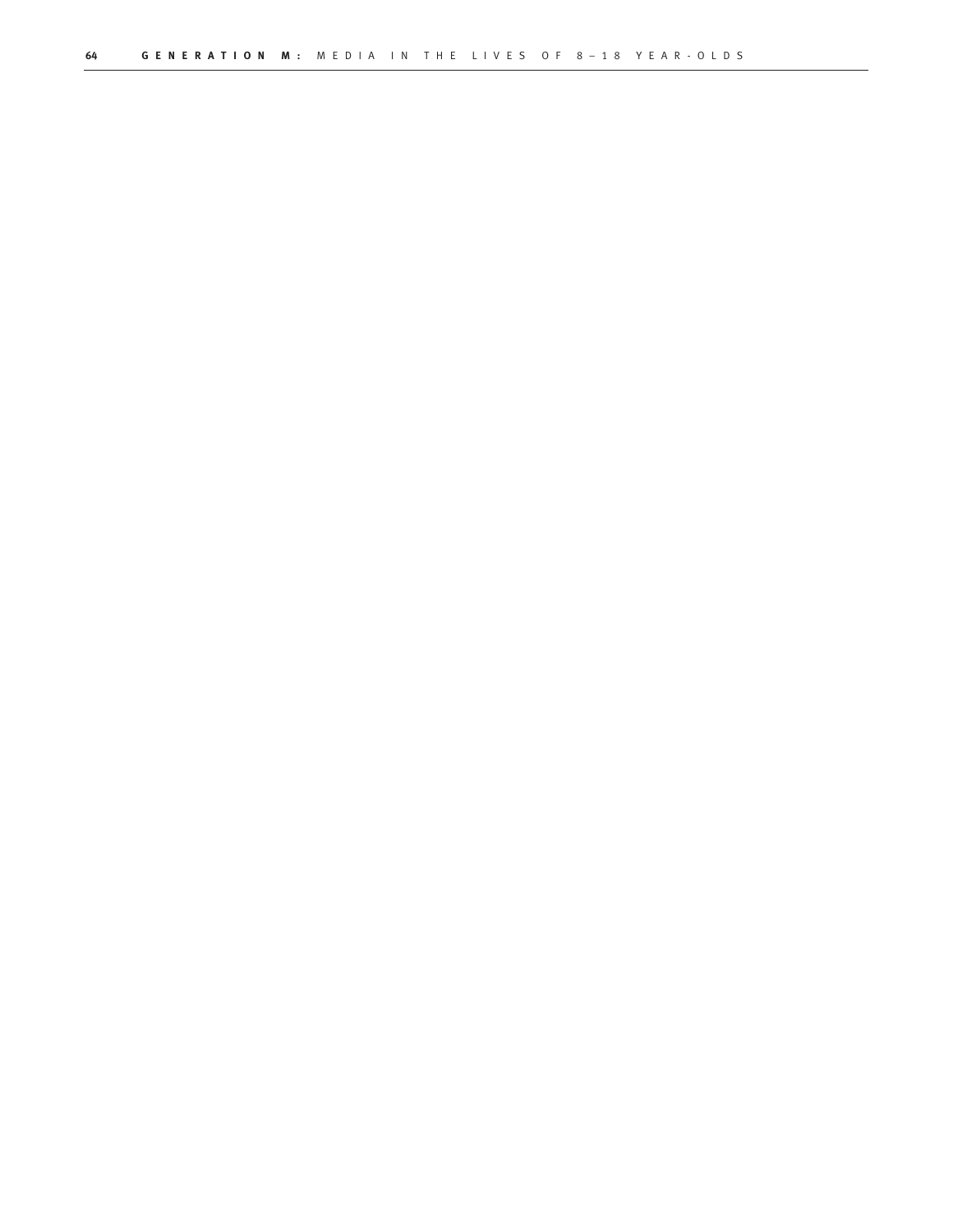## **REFERENCES**

- Albarran, A.F., & Umphrey, D. (1993). An examination of television motivations and program preferences by Hispanics, Blacks, and Whites. *Journal of Broadcasting & Electronic Media, 37*, 95-103.
- Anderson, D. R., & Lorch, E. P. (1983). Looking at television: Action or reaction? In J. Bryant and D. R. Anderson (Eds.), *Children's understanding of television: Research on attention and comprehension*. New York: Academic Press (pp. 1-24).
- Arnett, J. (1992). Reckless behavior in adolescence: A developmental perspective. *Developmental Review, 12*, 339-373.
- Arnett, J. (1994). Sensation seeking: A new conceptualization and a new scale. *Personality and Individual Differences, 16*, 289-296.
- Blosser, B.J. (1988). Ethnic differences in children's media use. *Journal of Broadcasting and Electronic Media, 32*, 453-470.
- Bower, R.T. (1985). *The changing television audience in America*. New York: Columbia University Press.
- Brown, J.D., Childers, K., Bauman, K., & Koch, G. (1990). The influence of new media and family structure on young adolescents' television and radio use. *Communication Research, 17*, 65-82.
- Chaffee, S.H., McLeod, J.M., & Atkin, C.K. (1971). Parental influences on adolescent media use. *American Behavioral Scientist, 14*, 323-340.
- Christenson, P.G. (1994). Childhood patterns of music use and preferences. *Communication Reports, 7*, 136-144.
- Christenson, P.G. & Roberts, D.F. (1998). *It's not only rock & roll: Popular music in the lives of adolescents*. Cresskill, NJ: Hampton Press.
- Comstock, G. (1991). *Television and the American child*. San Diego, CA: Academic Press.
- Comstock, G., Chaffee, S., Katzman, N., McCombs, M., & Roberts, D.F. (1978). *Television and human behavior*. New York: Columbia University Press.
- Dornbusch, S.M., Ritter, P.L., Leiderman, P.H., Roberts, D.F., & Fraleigh, M.J. (1987). The relation of parenting style to adolescent school performance. *Child Development, 58*, 1244-1257.
- Dorr, A., & Rabin, B.E. (1995). Parents, children and television. In M.H. Bornstein (Ed.), *Handbook of parenting, vol. 4: Applied and practical parenting*. Mahwah, NJ: Erlbaum (pp. 323-351).
- Greenberg, B.S., & Dervin, B. (1970). *Use of the mass media by the urban poor*. New York: Praeger.
- Greenberg, B.S., Ku, L., & Li, H. (1989). *Young people and their orientation to the mass media: An international study. Study #2: United States*. East Lansing, MI: College of Communication Arts & Sciences, Michigan State University.
- Himmelweit, H.T., Oppenheim, A.N., & Vince, P. (1958). *Television and the child*. London: Oxford University Press.
- Horatio Alger Foundation (1996). *The mood of American youth*. Alexandria, VA: Horatio Alger Association of Distinguished Americans.
- Huston, A.C., Donnerstein, E. Fairchild, H., Feshbach, N., Katz, P., Murray, J., et al. (1992). Big world, small screen: The role of television in American society. Lincoln: University of Nebraska Press.
- Johnstone, J.W.C. (1974). Social integration and mass media use among adolescents: A case study. In J.G. Blumler & E. Katz (Eds.). T*he uses of mass communication: Current perspectives on gratifications research*. Beverly Hills, CA: Sage (pp. 35-47).
- Kaiser Family Foundation and Y.M. Magazine (1998). *Teens talk about dating, intimacy and their sexual experience*. Menlo Park, CA: Authors.
- Kaiser Family Foundation (2004). *Parents, Media and Public Policy*. Menlo Park, CA: Authors.
- Kubey, R., & Larson, R. (1990). The use and experience of the new video media among children and young adolescents. *Communication Research, 17*, 107-130.
- Lyle, J., & Hoffman, H.R. (1972). Children's use of television and other media. In E.A. Rubinstein, G.A. Comstock, & J.P. Murray (Eds.), *Television and social behavior*, Vol. 4: *Television in day-to-day life: Patterns of use*. Washington, D.C.: U.S. Government Printing Office (pp. 129-256).
- Maccoby, E.E. (1951). Television: Its impact on school children. *Public Opinion Quarterly, 15*, 421-444.
- Maccoby, E.E. (1954). Why do children watch television? *Public Opinion Quarterly, 18*, 239-244.
- McLeod, J.M., Atkin, C.K., & Chaffee, S.H. (1972). Adolescents, parents, and television use: Adolescent self-report measures from the Wisconsin sample. In G.A. Comstock & E.A. Rubinstein (Eds.), Television and social behavior: Vol. 3. Television and adolescent aggressiveness. Washington, D.C.: U.S. Government Printing Office (pp. 173-238).
- Medrich, E.A. (1979). Constant television: A background to daily life. *Journal of Communication, 29*(3), 171-176.
- Medrich, E.A., Roizen, J., Rubin, V., & Buckley, S. (1982). *The serious business of growing up: A study of children's lives outside school*. Los Angeles, CA: University of California Press.